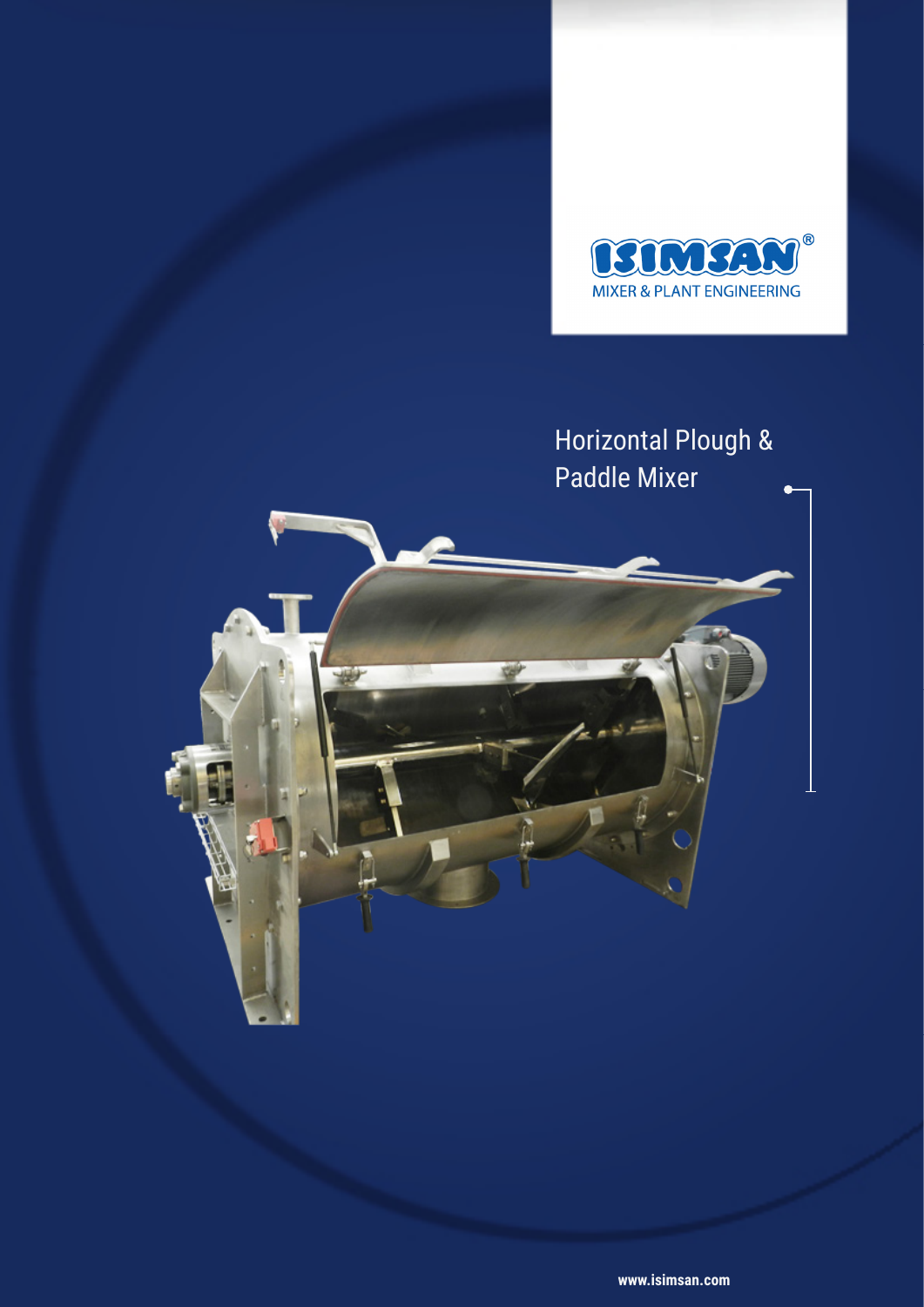# **PRODUCT INFORMATION**

The Horizontal Plough & Paddle Mixer is especially suitable for the manufacturing of granular or paste-like materials. This mixer enables precise mixing processes. Fast product circulation brings short process times, especially in large charges.

### **APPLICATIONS**

- Foods
- Animal feeds
- Chemicals
- Construction materials

#### **DESCRIPTION**

The mixer performs both, simple and complex mixing processes. The blades rotate in a horizontal, cylindrical drum unit connected to the agitator shaft. As a result a turbulence is obtained, which continuously incorporates all the product particles into the mixing process. With this turbulence formation of dead spots or slow motion areas are prevented.

#### **CERTIFICATIONS**

Isımsan manufactures according to the following International directives and regulations:

- CE 2006/42/EC (Machinery Directive)
- CE 2014/29/EU (Pressure Vessel Directive) GMP (Good Manufacturing Practices)
- 
- ATEX product line 2014/34/EU
- EHEDG (Hygiene Guidelines)
- 
- CE 2014/68/EU (Pressure Vessel Directive) FDA (U.S. Food and Drug Administration)



Isımsan is certified in terms of quality management (ISO 9001), environmental standards (ISO 14001), welding technology and supervision (ISO 3834 & 14731) and control technology (2006/42/EC).



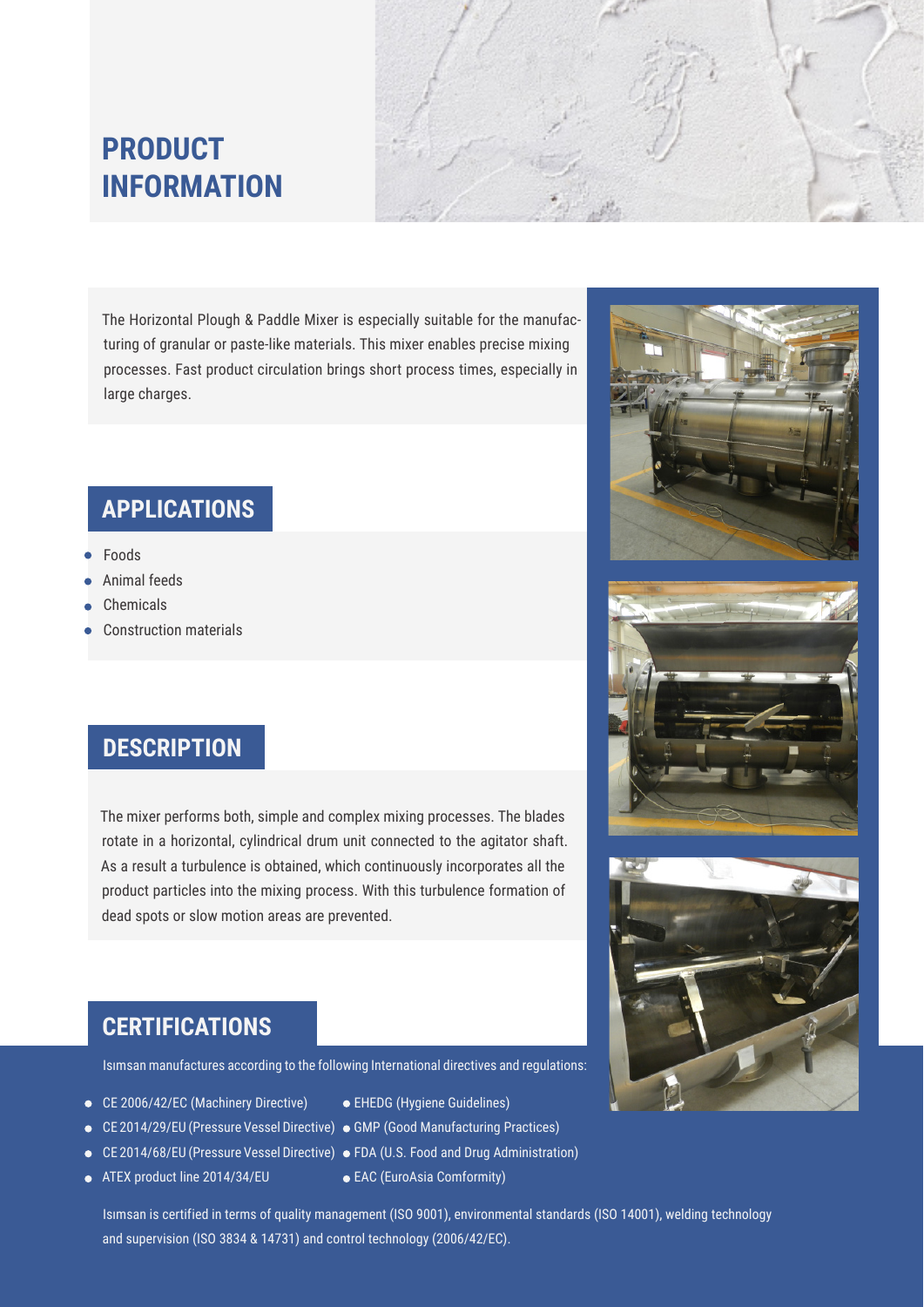The mixer normally contains plough or paddle type blades. Other blending units may also be used. The designs are tailored on the needs of the respective blend materials.

## **FEATURES**

**Body volume:** 0,5 to 20 m<sup>3</sup>

**Body shape:** Cylindrical

**Material:** Stainless steel (1.4301, 1.4401), wear resistant steel, dublex steel etc.

**Interior Surface:** Untreated, polished (Ra~0.2)

**Shaft:** Single

**Blades:** Ploughs, paddles.



- Sampling valf
- Heating and cooling jacket
- Heating blades (paddles)
- Constructions for vacuum and pressure processes
- High speed choppers
- Liquid dosing system
- Weighing system
- Filling system
- Various automation sensors
- Cleaning equipment
- Support frames and platforms
- Speed controls
- Remote controls













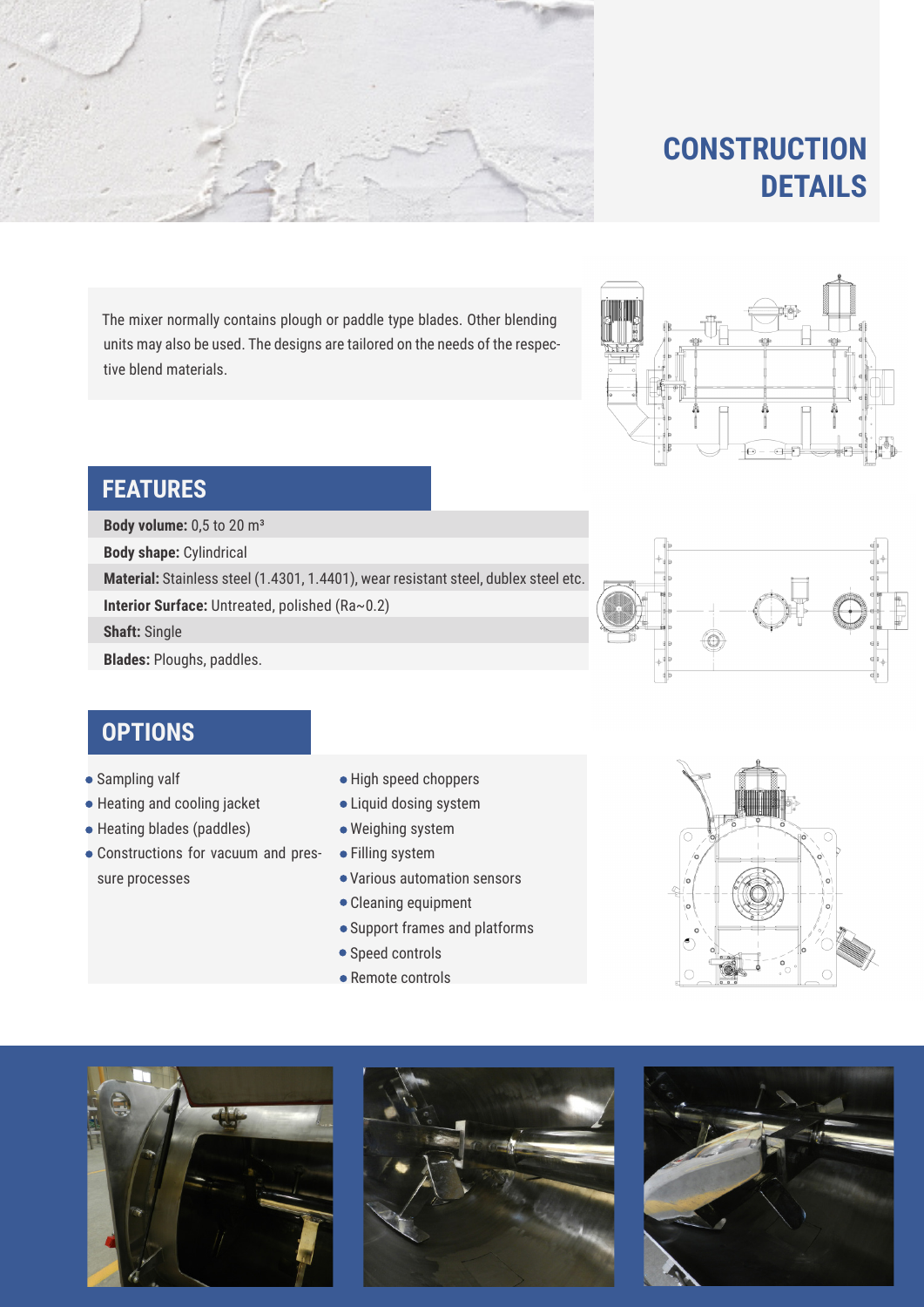# **HORIZONTAL PLOUGH & PADDLE MIXER**

The table below refers to the standard performance of Horizontal Plough & Paddle Mixers.

- **Body shape:** Cylindirical **Shaft**: Single Safety Lock **Material:** Stainless Steel (1.4301 - AISI 304) **Interior Surface:** Polished Gearbox with engine **Blades:** Ploughs or paddles.
- **mm mm lt** P 650 P 1.250 P 4.000 P 3.000 Ø 770 Ø 960 Ø 1320 Ø 1120 Ø 1120 1.400 1.760 3.000 2.990 1.990 195 - 455 380 - 890 1.200 - 2.800 880 - 2.060 590 - 1.370 P 4.800 Ø 1320 P 2.000 3.490 1.430 - 3.340 **A B Working Capacity Model No %30 - %70**



Isımsan designs according to customer specifications. This include choice of material, brand of drive and many other equipment.

#### **CERTIFICATIONS**

Isımsan manufactures according to the following International directives and regulations:

- CE 2006/42/EC (Machinery Directive)
- 
- 
- ATEX product line 2014/34/EU
- EHEDG (Hygiene Guidelines)
- CE 2014/29/EU (Pressure Vessel Directive) GMP (Good Manufacturing Practices)
- CE 2014/68/EU (Pressure Vessel Directive) FDA (U.S.Food and Drug Administration)
	- EAC (EuroAsia Comformity)

Isımsan is certified in terms of quality management (ISO 9001), environmental standards (ISO 14001), welding technology and supervision (ISO 3834 & 14731) and control technology (2006/42/EC).